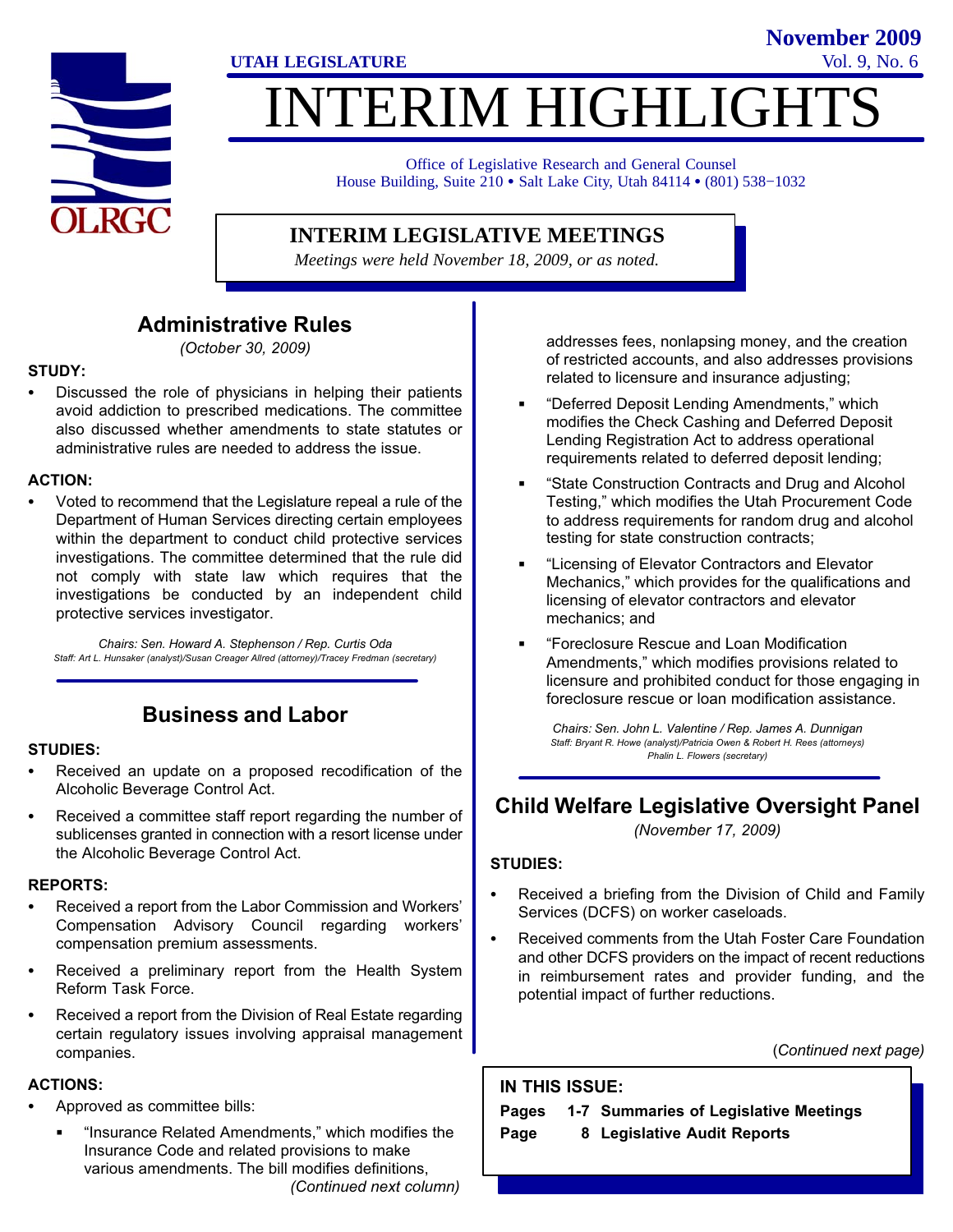- 
- Received the annual report of the Office of the Guardian ad Litem and reviewed the office's progress in addressing issues raised in the November 2008 follow−up audit of the office by the Legislative Auditor General.

## ACTION: -

 Reviewed the recent recommendation of the Administrative Rules Review Committee to not reauthorize R495−888, a Department of Human Services administrative rule that addresses related−party investigations. Received testimony from the department on options for addressing related−party investigations. Directed the panel's chairs to develop a proposal to resolve the issue and recommended that the Legislature fund the proposal.

Chairs: Sen. Allen M. Christensen / Rep. Trisha S. Beck Staff: Mark D. Andrews (analyst)/Thomas R. Vaughn (attorney)/Wendy Bangerter (secretary)

Education

# STUDIES:<br>-

- Considered a proposal to require a school district in a county of the first class that receives property tax revenue from a capital outlay levy equalization program to adopt schedules to increase the enrollment capacity of certain school buildings.
- Continued committee discussion of proposed legislation that: (1) sets the statewide minimum basic tax rate at a fixed rate; (2) consolidates eight school district property tax levies into three property tax levies; and (3) provides a formula to set a school district's certified tax rate beginning with the 2011 taxable year.
- Discussed potential modifications to the New Century Scholarship and the Regents' Scholarship, including policy options that would increase academic requirements, limit use of scholarships to public institutions, and give the Board of Regents the authority to set application deadlines.

## REPORTS: -

- Received the following written reports from the Utah State Office of Education:
	- $\blacksquare$ Grades 4−6 Math Improvement Program;
	- **Financial and Economic Literacy Education;**
	- School Discipline;
	- Sorenson Elementary Arts Initiative;
	- Utah Schools for the Deaf and the Blind; and
	- UPSTART.
- Received a written annual report from the Technology Initiative Advisory Board on the Engineering and Computer Science Initiative.

## ACTION: -

• Approved as a committee bill, "School District Employees -Career Status Requirements," which modifies the Utah Orderly School Termination Procedures Act regarding requirements for school district employees to obtain career status.

Chairs: Sen. Howard A. Stephenson / Rep. Gregory H. Hughes Staff: Constance C. Steffen & Allison M. Nicholson (analysts)/Angela Oakes Stallings (attorney) Glenda S. Whitney (secretary)

## **Ethics**

## REPORT:<br>-

 Received from staff, in response to the committee's request, a draft of legislative rules changes, "Joint Resolution on Ethics Complaint Procedures."

## ACTION: -

• Approved as a committee bill, "Joint Resolution on Ethics Complaint Procedures," which establishes an independent ethics commission and establishes procedures for filing and adjudicating ethics complaints against legislators.

Chairs: Sen. Sheldon L. Killpack & Rep. John Dougall Co−chairs: Sen. Patricia W. Jones & Rep. Rebecca Chavez−Houck Staff: Michael Christensen (Director)/John L. Fellows (General Counsel)/Eric N. Weeks (Deputy General Counsel)/John Q. Cannon (Managing Policy Analyst)/Chelsea Barrett (secretary)

#### Government Operations and Political Subdivisions

## STUDY:<br>--

• Discussed draft legislation, "Elected Municipal Officials Amendments," which prohibits an elected municipal official from being considered for or appointed to a paid, appointed position in the municipality.

## ACTIONS: -

- Approved as committee bills:
	- -Amended Campaign Financial Statements," which provides requirements for filing an amended financial statement, including showing in detail the amendments, summarizing the amendments, and explaining the reasons for the amendments;
	- -Campaign Finance Revisions," which requires a corporation's and a political issues committee's expenditures be reported as of five days, instead of three days, before the required filing date of a financial statement;
	- -Election Modifications," which amends the Election Code, including the filing deadline for a declaration of candidacy, the definition of "date of the election," Senate consent to fill a vacancy in the office of the lieutenant governor, valid Utah driver license or ID card used for voter registration, voter ID presented to election officials after an election, and the meeting period for the board of canvassers to canvass the returns for a municipal primary election;
	- -Notary Public Amendments," which provides that a notarial certificate shall include a description of the type of notarial act and other specified information;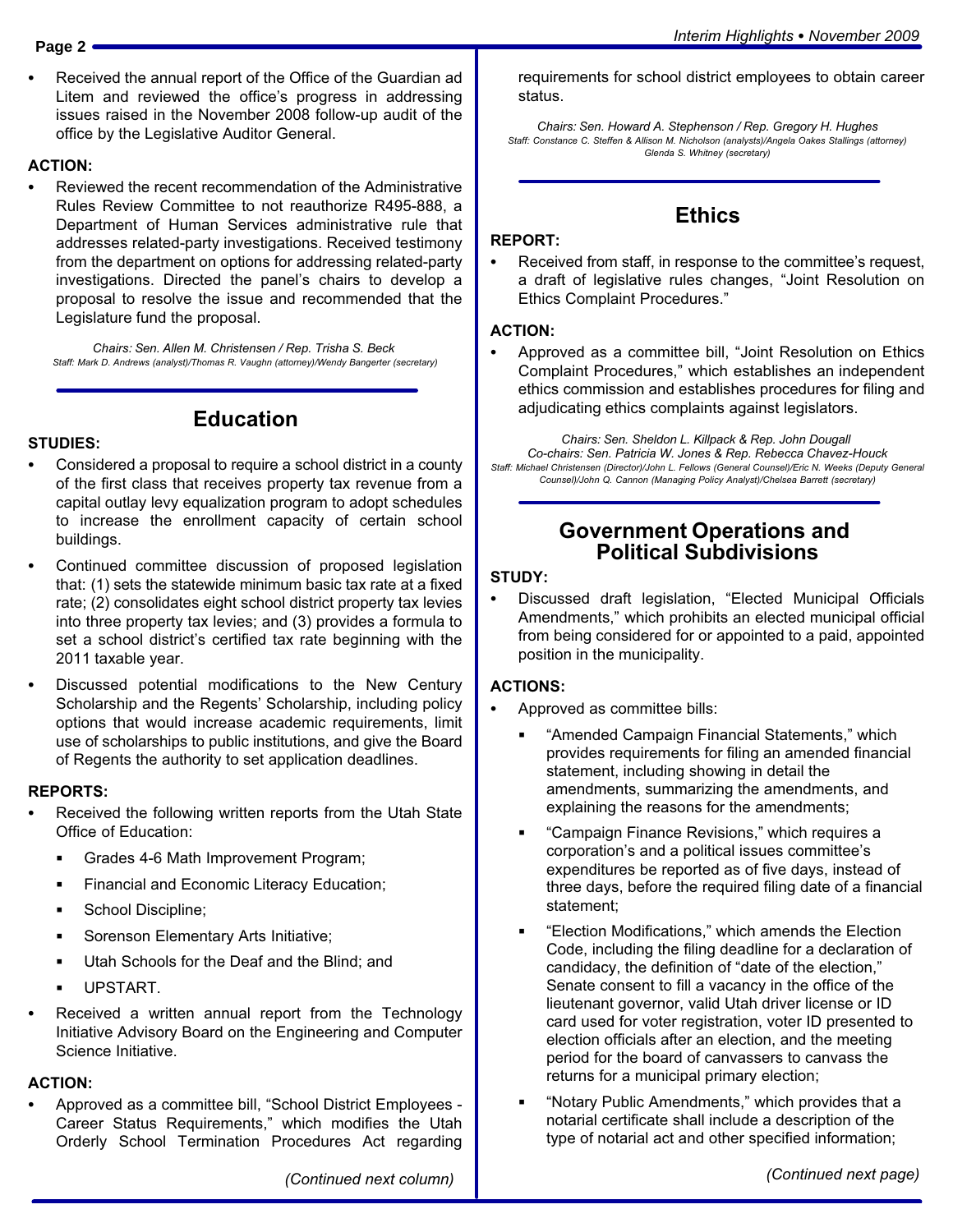- $\blacksquare$  -Per Diem and Travel Expense Modifications," which replaces language used to describe per diem and travel expense for members of boards and commissions with standardized language; and
- -Referendum Ballot Proposition Amendments," which clarifies the definition of referendum and provides that a vote "for" on a referendum question means that the voter is in favor of the law taking effect.

Chairs: Sen. Peter C. Knudson / Rep. Craig A. Frank / Rep. Fred R Hunsaker Staff: Benjamin N. Christensen & Joseph T. Wade (analysts) Emily Brown & Victoria S. Ashby (attorneys)/Wendy L. Bangerter (secretary)

#### Health and Human Services

## STUDIES: -

- Received a briefing from the Utah Department of Health on the roles and functions of the medical and dental clinics operated by the department's Bureau of Clinical Services.
- Received a briefing from the Department of Health's Tobacco Prevention and Control Program, Phoenix Alliance, a tobacco prevention and control contractor, and a local health department on the introduction and marketing of new smokeless tobacco products and the importance of tobacco prevention and control programs.

#### ACTIONS:

- Approved as committee bills:
	- -Drug Law Definitions − Amendments," which amends the Utah Controlled Substance Act, the Utah Medical Practice Act, the Pharmacy Practice Act, the Utah Osteopathic Medical Practice Act, and the Naturopathic Physician Practice Act to provide consistency in the use of definitions, including those for "prescribe," "prescription drug or device," and -drug";
	- $\blacksquare$  -Scheduling of Controlled Substances," which creates a committee process for determining whether a drug should be recommended for scheduling as a controlled substance under Utah Code Title 58, Chapter 37, -Controlled Substances";
	- $\blacksquare$  -Controlled Substance Database − Reporting for Overdose of a Prescribed Controlled Substance," which requires hospitals to report to the Division of Occupational and Professional Licensing (DOPL) overdoses involving prescription drugs. DOPL is required to provide the overdose reports made by hospitals to prescribers who may have prescribed the abused substances;
	- -Controlled Substance Database − Reporting Convictions for Driving Under the Influence or Impaired Driving," which requires courts to report to DOPL convictions for driving under the influence of a prescription drug. DOPL is required to report convictions to prescribers who may have prescribed the abused substances;
- -Controlled Substance Database Amendments," which requires a person who is licensed or applying for a license to prescribe a controlled substance, or who is renewing a license, to register to use the Controlled Substance Database and to take a tutorial and pass a test relating to the database and the prescribing of a controlled substance;
- -Amendments to Social Worker Licensing," which amends the education program accreditation requirements for the licensing of clinical social workers, certified social workers, and social service workers; and
- -Abortion Amendments," which amends provisions of the Utah Criminal Code to describe the difference between abortion and criminal homicide of an unborn child and to remove prohibitions against prosecution of a woman for killing her unborn child or committing criminal homicide of her unborn child.

Chairs: Sen. D. Chris Buttars / Rep. Paul Ray Staff: Mark D. Andrews (analyst)/Catherine J. Dupont & Thomas R. Vaughn (attorneys) Joy L. Miller (secretary)

#### Health System Reform Task Force

## REPORTS:<br>—

- Received updates from the Office of Consumer Health Services, the Governor's Office of Economic Development, and the Utah Defined Contribution Risk Adjuster Board on the implementation of the Utah Health Exchange. Reviewed comparisons of exchange and non−exchange insurance plan rates and discussed what remains to be resolved before the exchange is expanded beyond the initial limited enrollment.
- Received a briefing from a representative of Together Rx Access, a pharmaceutical assistance program operated by eight pharmaceutical manufacturers. The program provides income−based discounts to individuals purchasing pharmaceuticals.

## ACTIONS: -

- Approved as committee bills:
	- -Health Reform − Uniform Electronic Standards − Insurance Information," which amends provisions related to the use of uniform electronic standards for health insurance claims processing, insurance eligibility, and coordination of benefits, and establishes a voluntary registry of software vendors who comply with electronic standards; and
	- -Amendments to Health Insurance Coverage in State Contracts," which amends provisions adopted during the 2009 General Session requiring certain government contractors to provide health insurance to their employees.

Chairs: Sen. Sheldon L. Killpack / Rep. David Clark Staff: Mark D. Andrews (analyst)/Catherine J. Dupont (attorney) Chelsea Barrett (secretary)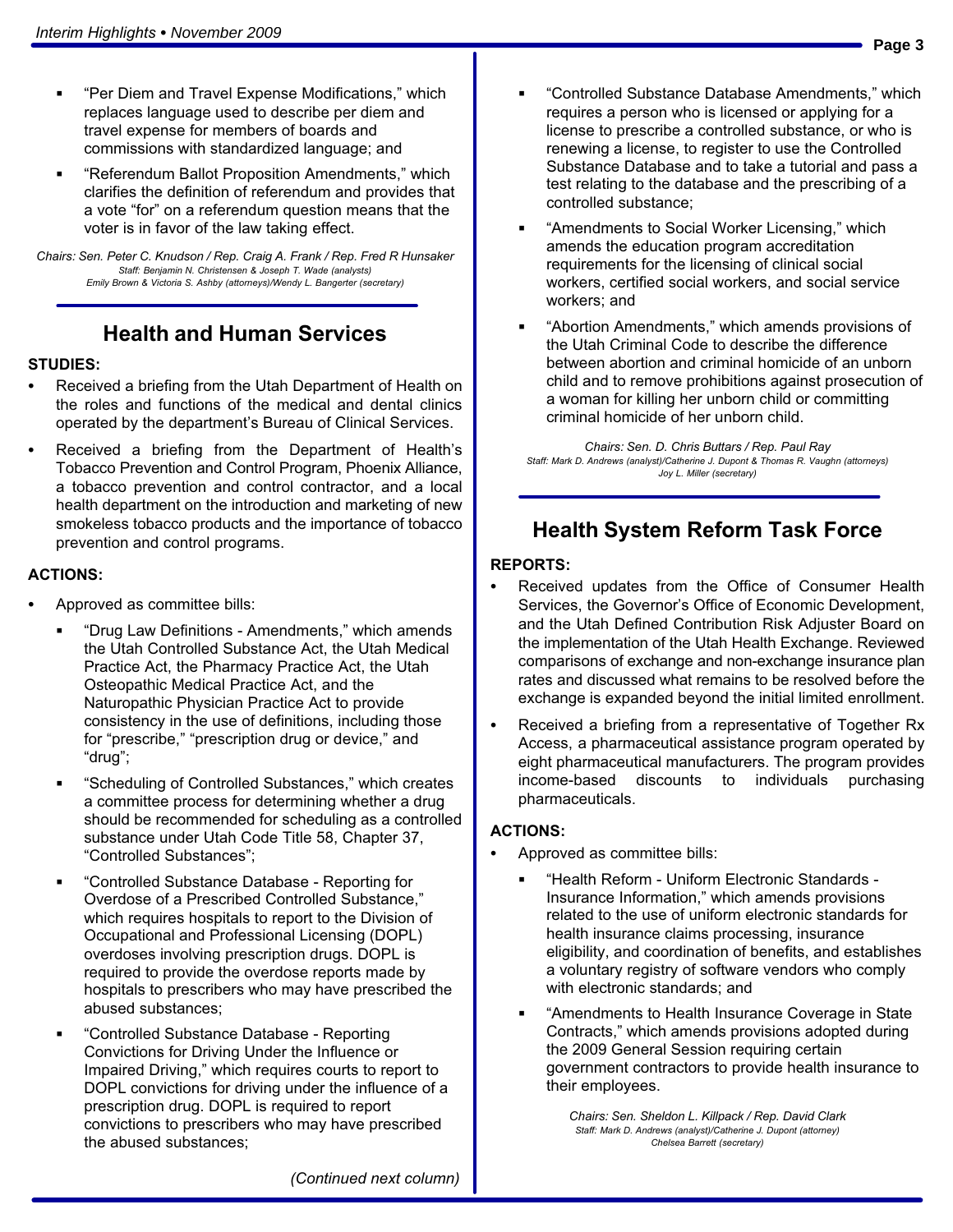#### Judiciary, Law Enforcement, and Criminal Justice

## STUDIES:<br>-

- Reviewed information on issues relating to dating violence with the Office of Domestic and Sexual Violence.
- Discussed draft legislation, "Penalties for Violent Crime in the Presence of a Child," which modifies the Criminal Code to provide graduated penalties for committing a violent criminal offense in the presence of a child younger than 14 years of age.

## REPORTS:<br>—

- Received the following statutorily required reports from the Commission on Criminal and Juvenile Justice:
	- a progress report on the implementation, impact, and results of the Drug Offender Reform Act; and
	- a report on the effectiveness of sex offender treatment within the Department of Corrections.

# ACTIONS: -

- Approved the following as committee bills:
	- "Post-Conviction Remedies Amendments," which clarifies a statutory limitation on claims for relief under the Post−Conviction Remedies Act;
	- -Juvenile Transfers from Justice Court," which allows a justice court judge to transfer a matter concerning a child to the juvenile court if the justice court determines the transfer is in the child's best interest;
	- -Criminal Background Checks on Motor Vehicle Dealer and Sales Person Licenses," which allows the Motor Vehicle Enforcement Division to have access to the Bureau of Criminal Identification information on motor vehicle dealer's and sales person's prior arrests under state law involving motor vehicles, controlled substances, fraud, and registerable sex offenses for the purposes of issuing, revoking, or suspending a license;
	- -Expungement Revisions," which creates a new chapter known as the Utah Expungement Act that sets out procedures and conditions upon which an expungement may be granted by the court; and
	- -Joint Resolution on Combating and Reducing Gang Activity," which urges state and local governments to work together to address and reduce gang activity.

Chairs: Sen. Jon J. Greiner / Rep. Douglas C. Aagard / Rep. Lorie D. Fowlke Staff: Stewart E. Smith & Jerry D. Howe (analysts)/Susan Creager Allred & Esther Chelsea−McCarty(attorneys)/Amanda K. Majers (secretary)

## Native American Legislative Liaison Committee

(November 17, 2009)

# REPORTS: -

- Received the following statutorily required reports from the:
	- Uintah Basin Revitalization Fund;
	- Navajo Revitalization Fund;
	- Utah Division of Indian Affairs; and
	- Native American Remains Review Committee.
- Received reports from committee staff about issues raised in the September committee meeting held at the Native American Summit, including a tax code adopted by the Cedar Band of the Paiute Indian Tribe of Utah, and issues related to the repealed Navajo Trust Fund.

## ACTION: -

 Approved a letter, to be sent to Utah's Senator Bob Bennett, regarding congressional efforts involving certain royalties benefitting San Juan Navajos.

Chairs: Sen. Kevin T. Van Tassell / Rep. Jack R. Draxler Staff: John Q. Cannon (analyst)/Patricia Owen (attorney)/Wendy Bangerter (secretary)

## Natural Resources, Agriculture, and Environment

## REPORTS:<br>—

- Received a report from the Public Lands Coordination Office regarding the activities and expenditures of the office.
- Received a report from the State Energy Office regarding renewable energy model ordinances.

## ACTIONS: -

- Approved as committee bills:
	- -Escalante Heritage Hole−in−the−Rock Center Joint Resolution," which expresses support for the construction of a Heritage Center in Escalante, Utah, to highlight the journey of the San Juan/Hole−in−the−Rock colonizing expedition;
	- -Land Exchange Distribution Account Amendments," which modifies the distribution of monies from the Land Exchange Distribution Account;
	- -Livestock Damage Compensation Amendments," which amends provisions relating to livestock damage caused by a wolf;
	- -Local District Amendments," which allows the creation of a local district to develop and execute a groundwater management plan in cooperation with the state engineer;
	- -Utah Generated Renewable Energy Electricity Network Authority Amendments," which modifies the membership of the Utah Generated Renewable Energy Electricity Network Authority Board;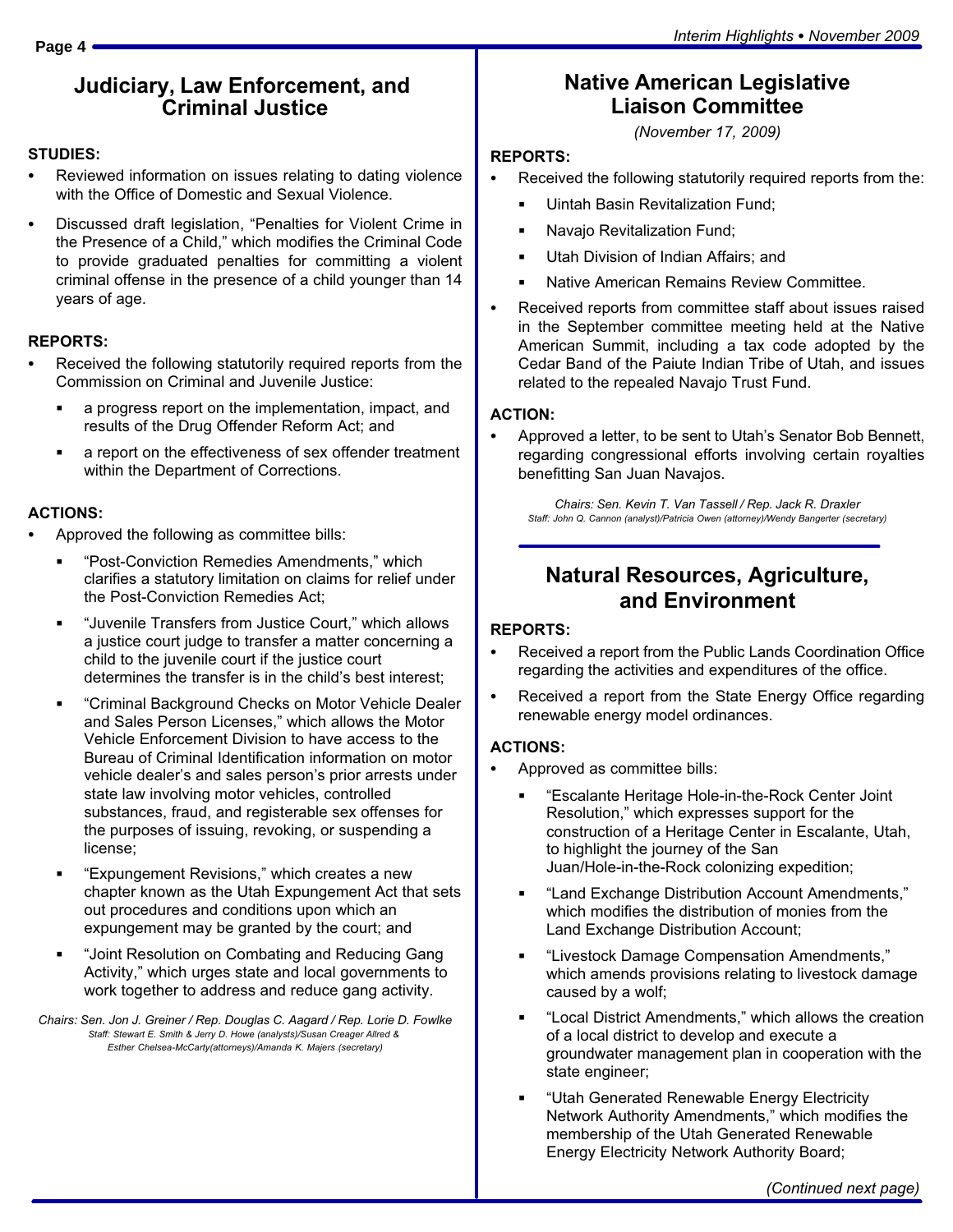- $\blacksquare$  -Utah State−made Firearms Protection Act," which addresses the manufacture of firearms within the state for in−state use; and
- -Wildlife Licenses, Certificates, or Permit Amendments," which allows the Wildlife Board to establish additional grounds for the refund of a license fee.

Chairs: Sen. Dennis E. Stowell / Rep. Roger E. Barrus Staff: J Brian Allred (analyst)/Christopher R. Parker (attorney)/Joy L. Miller (secretary)

## Public Utilities and Technology

## REPORTS:<br>—

- Received a report from Magnum Energy about the use of compressed air technology for storing natural gas in salt domes.
- Received a report from the Utah Association of Energy Users about and in support of existing utility regulation and recently adopted Utah laws modifying the regulatory process.
- Received a report from Rocky Mountain Power about the company´s demand−side energy management programs for promoting energy efficiency among residential and business customers.
- Received a report from Markron Technologies about the use of solar energy in existing coal−fired power plants for greater efficiencies in the production of electrical energy.
- Received statutory annual reports and executive summaries from the Governor´s Energy Office, the Public Service Commission, and the Department of Technology Services.

## ACTION: -

• Approved as a committee bill, "Utah E-Commerce Integrity Act," which prohibits certain Internet−related conduct involving fraud, spyware, phishing, pharming, and cybersquatting.

Chairs: Sen. Stephen H. Urquhart / Rep. Michael E. Noel Staff: Richard C. North (analyst)/Christopher R. Parker (attorney)/Tracey Fredman (secretary)

#### Revenue and Taxation

## REPORTS:<br>—

- Received a report from the Tax Commission on tax credits and checkoff contributions that will be removed from tax returns for not meeting minimum usage thresholds.
- Received a report from the Tax Review Commission regarding the sales tax on food.

## ACTIONS: -

- Approved as committee bills:
	- -Real Property Sales Information Disclosure," which requires disclosure of the sales price upon sale of real property;
	- -Local Option Sales and Use Taxes for Transportation Act," which makes changes to local option sales and use taxes for transportation;

(Continued next column)

- $\blacksquare$  -Amendments to the Tourism, Recreation, Cultural, Convention, and Airport Facilities Tax Act," which makes changes to restaurant taxes;
- -Joint Resolution on Property Tax Exemption for Water Facilities," which addresses constitutional provisions regarding the property tax exemption for water facilities;
- -Property Tax Exemption for Water Facilities," which expands the property tax exemption for water facilities;
- -Amendments to Individual Income Tax Definition of Resident Individual," which addresses the definition of a resident individual for income tax purposes; and
- -Amendments Related to a Tax, Fee, or Charges Administered by the State Tax Commission," which makes changes related to taxes, fees, and charges administered by the State Tax Commission.

Chairs: Sen. J. Stuart Adams / Rep. Todd E. Kiser Staff: Phillip V. Dean & Bryant R. Howe (analysts)/Rebecca L. Rockwell & Robert H. Rees (attorneys)/Phalin L. Flowers (secretary)

#### Retirement and Independent Entities

(November 12, 2009)

# STUDIES:<br>-

- Received a presentation from committee staff providing an overview of the total employer−paid compensation for public employees including salary, benefits, and employment taxes. The state will need an additional \$75 million to fund the fiscal year 2011 recommended contribution rate increase from 14.22 percent of salary in the Public Employees' Noncontributory System to 16.32 percent. Similar increases are projected to be needed in each of the next four to six years.
- Received testimony and recommendations from interest groups responding to potential retirement reform issues. Generally, the comments urged caution against reacting too quickly, further study, keeping the defined benefit system, and considering the fact that salary increases have been sacrificed for many years for public employees to fund benefit stability.

## REPORTS:

- Received a report from the Utah Retirement System actuaries on potential scenarios related to contribution rates and possible investment returns in the Retirement Trust Fund over time. The actuary outlined some tools to reduce the contribution rate increases, including eliminating the employer's 1.5% 401(k) contribution, reducing benefits for new employees, making modest benefit reductions for current employees, and requiring current members to contribute.
- Received an audit report from the Office of the Legislative Auditor General, "Costs of Benefits for Reemployed Retirees and Part−Time Employees." The recommendations included suspending the retirement allowance and eliminating the 401(k) contribution to reemployed retirees,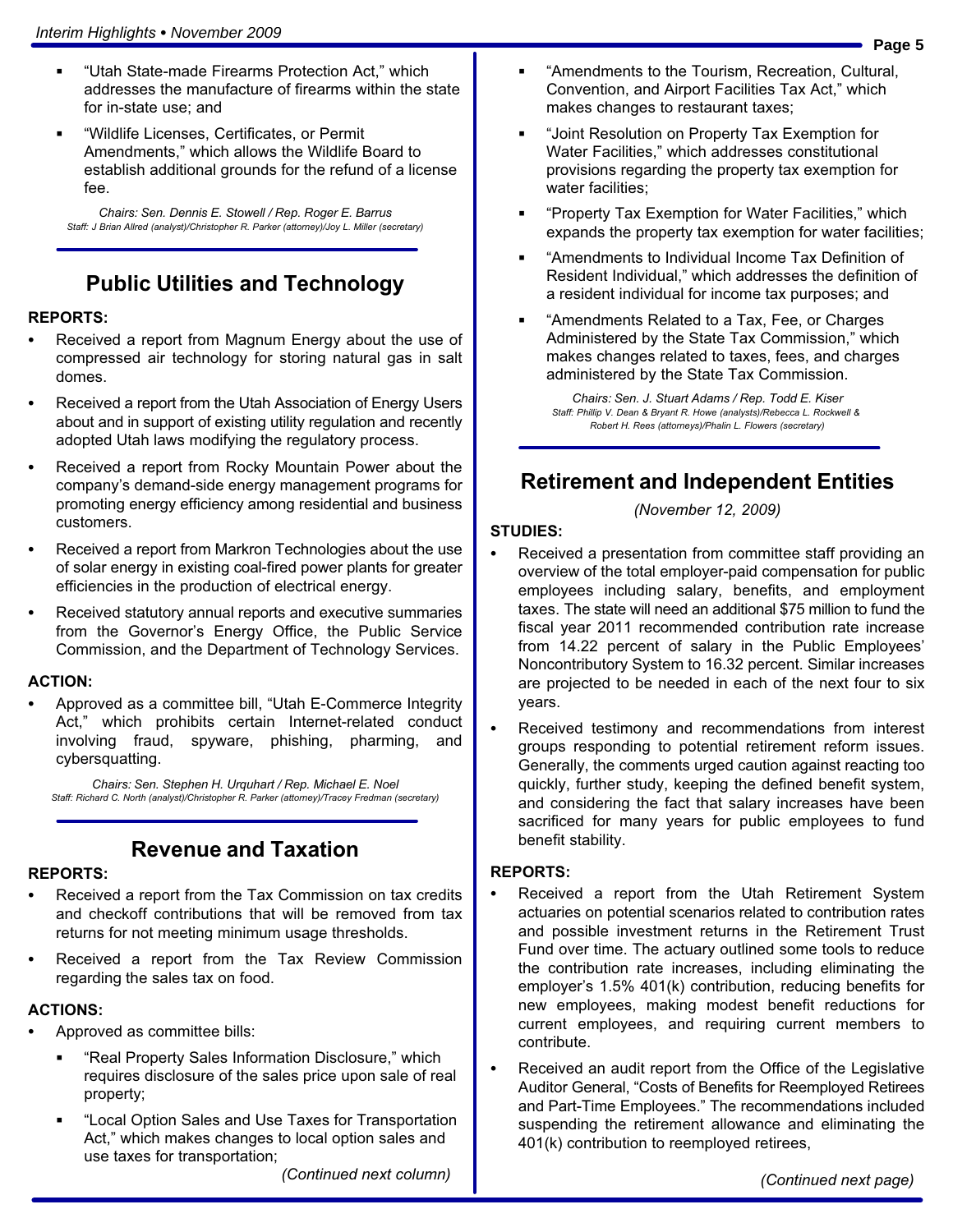pro−rating health care benefits for part−time employees, and studying ways to prevent part−time employees from inflating retirement benefits.

Chairs: Sen. Daniel R. Liljenquist / Rep. Melvin R. Brown Staff: Benjamin N. Christensen (analyst)/Catherine J. Dupont & Shannon C. Halverson (attorneys) Glenda S. Whitney (secretary)

#### Senate Education Confirmation Committee

(November 9, 2009)

## ACTIONS: -

- Recommended that the Senate confirm the following gubernatorial appointments:
	- Ĭ Mr. Stanley B. Parrish as a member of the Utah College of Applied Technology Board of Trustees; and
	- Dr. Craig E. Coleman as a member of the Utah State Board of Education

Chair: Sen. Curtis S. Bramble Staff: Allison M. Nicholson (analyst)

#### Senate Judicial Confirmation Committee

(November 10, 2009)

## ACTION: -

 Recommended that the Senate confirm Mr. Frederic Voros as an appellate court judge.

> Chair: Chris Buttars Jerry Howe (analyst)

#### Senate Revenue and Taxation Confirmation Committee

(November 17, 2009)

## ACTION: -

 Recommended that the Senate confirm Mr. Michael Cragun as a member of the State Tax Commission.

> Chair: Wayne Niederhauser Bryant Howe & Phil Dean (analysts)

#### Senate Transportation and Public Utilities and Technology Confirmation Committee

(November 17, 2009)

## ACTION: -

 Recommended that the Senate confirm Mr. Dannie R. McConkie as a member of the Transportation Commission.

> Chair: Sen. Stephen H. Urquhart Staff: Leif G. Elder (analyst)

#### Legislative Management Committee − Subcommittee on Oversight

(November 17, 2009)

## REPORT:<br>-

 Received from the Legislative Fiscal Analyst the proposed FY 2010−11 budget for the Legislature. This budget includes the budgets of the Senate and the House of Representatives, and also the offices of the Legislative Auditor General, Legislative Fiscal Analyst (including Legislative Printing), and Legislative Research and General Counsel.

## ACTION: -

 Approved unanimously the Legislature's budget as presented by the Legislative Fiscal Analyst.

> Chairs: Sen. Michael G. Waddoups/ Rep. David Clark Staff: John L. Fellows (attorney)/Beverlee LeCheminant (secretary)

#### Transportation

## STUDIES:<br>--

- Discussed a proposal to allow those who have a vehicle that is registered with a veterans' special group license plate and that is otherwise eligible for a clean fuel special group license plate to travel in the high occupancy vehicle lane regardless of the number of occupants.
- Received an update from the Driver License Division on the implementation of the Federal REAL ID Act of 2005 and related state legislation. The division is preparing information to inform the public of changes to the process of obtaining or renewing a driver license, such as providing evidence of lawful presence in the United States.
- Received a briefing from Go Natural CNG on converting large vehicles to operate on compressed natural gas and existing incentives to undertake these conversions. Some states offer greater tax incentives for conversions and fuel station construction than Utah currently offers.

## ACTIONS: -

- Adopted as committee bills:
	- -Extension of Sunset for Design−Build Contract Award Authorization," which extends the sunset of a provision relating to the procurement of design−build transportation project contracts that have an estimated cost of \$5,000,000 or less;
	- -Motor Vehicle Act Amendments," which modifies the Motor Vehicle Act; and
	- -Vehicle Safety Flags on Off−Highway Vehicles," which provides that a safety flag may be attached to the protective headgear of a person operating an off−highway vehicle rather than attaching the safety flag to the off−highway vehicle as required when operating on certain sand dunes.

Chairs: Sen. Kevin T. Van Tassell / Rep. Julie Fisher Staff: Leif G. Elder (analyst)/Shannon C. Halverson (attorney)/Tracey Fredman (secretary)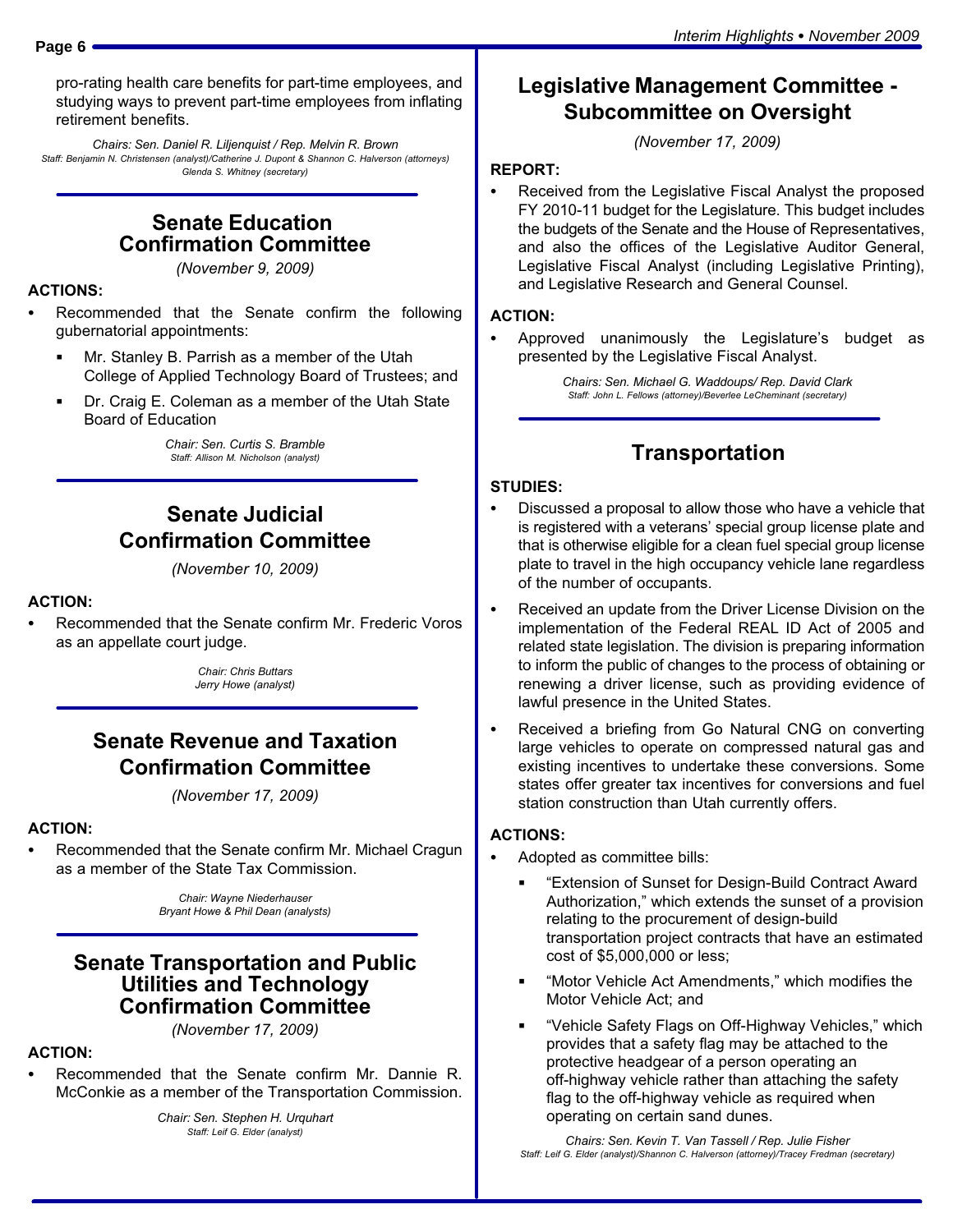#### Utah Constitutional Revision Commission

(November 12, 2009)

## ACTION: -

• Approved as a committee bill, "Joint Resolution Amending Provision on Municipal Water Rights," which authorizes a municipality to lease, on a short term basis, water rights owned or controlled by the municipality, and to renew the lease.

Judge Jon Memmott, Chair / Mr. Roger Tew, Vice Chair Staff: Jerry D. Howe (analyst)/Robert H. Rees (attorney)/Amanda K. Majers (secretary)

#### Utah International Trade Commission

(November 19, 2009)

#### REPORTS:<br>—

- Received a report from the Governor's Office of International Trade and Diplomacy, about trade between Utah and Asian countries, as well as an update on the South Korean Trade Act.
- Received a report from the Utah World Trade Center about its international trade initiatives and upcoming diplomatic and trade missions.
- Received a report from the Governor´s Office of International Trade and Diplomacy on current international trade numbers in millions of dollars and with trend indicators.
- Received a report from commission staff about the legislative and executive branches' official international trade policies.
- Received a report from commission staff about federal HR 3012, "Trade Act," and Vermont's international trade principles.
- Received a report from Quantronix, an international exporter, about its software and technology services sold overseas.
- Received a report from a commission member about expanding commission duties to include other business interests in addition to international trade.

## ACTION: -

• Approved as a commission bill, "Concurrent Resolution on International Trade and State Governments," which urges Congress to improve federal−state consultation on international treaties.

Chairs: Sen. Mark B. Madsen / Rep. Sheryl L. Allen Staff: Richard C. North (analyst)/James L. Wilson (attorney)/Wendy Bangerter (secretary)

#### Utah Tax Review Commission

(November 12, 2009)

#### STUDY: -

 Received a commission staff report comparing Utah's state and local tax burden with other states.

## ACTIONS: -

- Recommended that the state sales and use tax on food be restored to the general sales and use tax rate of 4.7% along with policies to mitigate the regressive impact of increasing the tax rate.
- $\bullet$  Adopted a letter to the chairs of the Revenue and Taxation Interim Committee responding to certain issues regarding the sales tax on food.

Chairs: Mr. M. Keith Prescott / Mr. David J. Crapo Staff: Bryant R. Howe & Phillip V. Dean & Leif G. Elder (analysts) Rebecca L. Rockwell & Robert H. Rees (attorneys)Phalin L. Flowers (secretary)

#### Workforce Services & Community and Economic Development

## REPORT: -

 Received a report from the Governor's Rural Partnership Board regarding its actions in attracting economic development to rural Utah and its recommendations for legislation.

## ACTIONS: -

- Approved as committee bills:
	- -Department of Community and Culture Grants Amendments," which provides for quarterly disbursement and progress reports of pass−through funding grants of at least \$25,000 administered by certain divisions, offices, and boards within the Department of Community and Culture;
	- -Economic Development Incentives Amendments," which requires an applicant for a tax credit under the Economic Development Incentives Act to provide documentation that it has satisfied the act's performance benchmarks, including significant capital investment, the creation of high paying jobs, significant purchases from Utah vendors or providers, or any combination of these economic factors; and
	- -Amendments to Programs for People with Disabilities," which:
		- provides that the competitive career service schedule include positions filled through an on−the−job examination intended to appoint a qualified person with a disability; and
		- grants authority to the Department of Human Resource Management to establish an on−the−job examination to appoint a qualified person with a disability.

Chairs: Sen. Mark B. Madsen / Rep. Steven R. Mascaro Staff: Arthur L. Hunsaker (analyst)/James L. Wilson (attorney)/Glenda S. Whitney (secretary)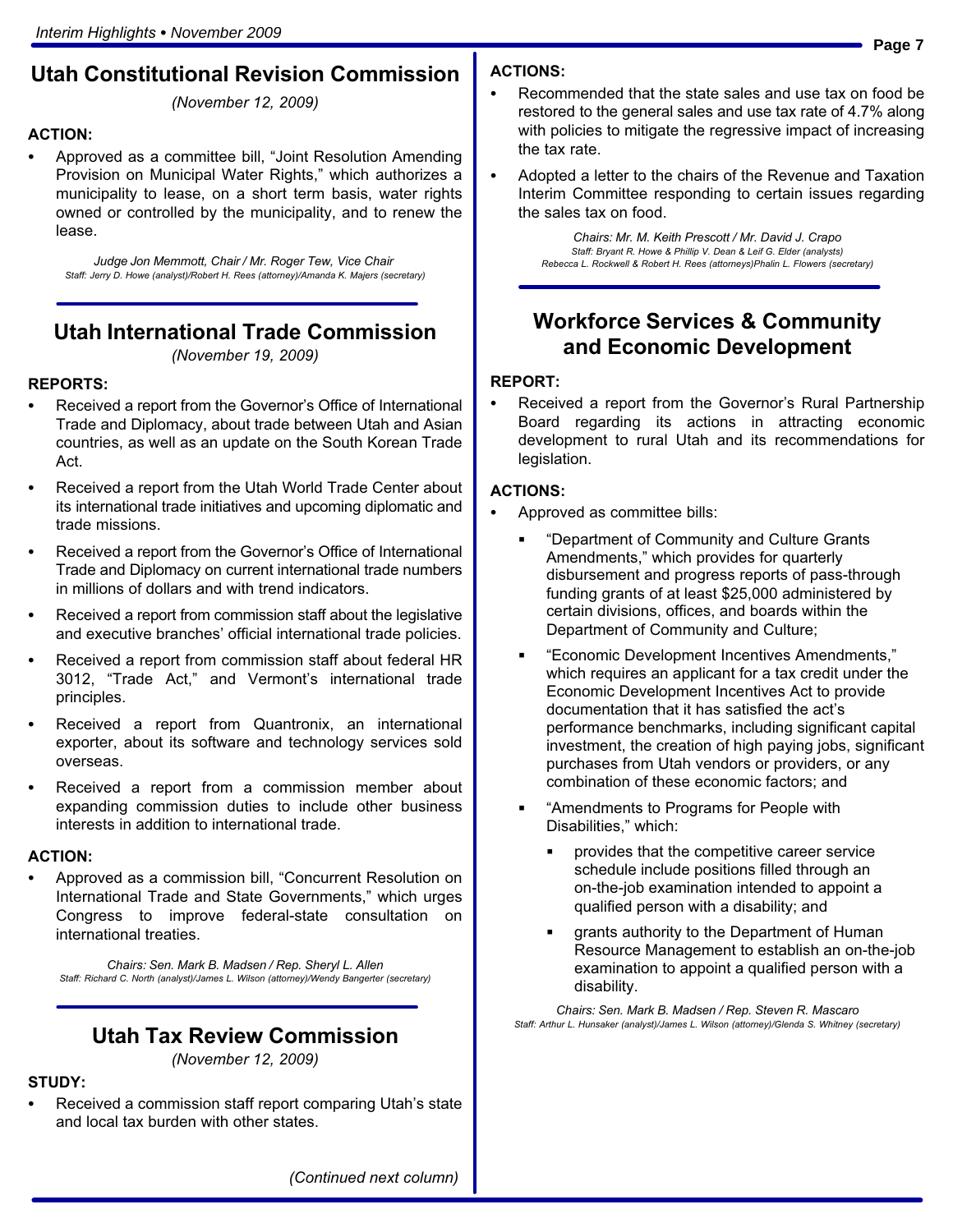Interim Highlights - *November 2009* **Page 8**

#### **LEGISLATIVE AUDIT REPORTS**

*(November 11, 2009)*

## AUDIT REPORTS RELEASED: -

 A Performance Audit of the Cost of Benefits for Re−employed Retirees and Part−time Employees (#2009−17)

This report contains actuarial estimates showing a \$401 million additional impact in allowing URS retirees from 2000 to 2008 to return to work full−time within the retirement system while collecting full retirement benefits. It is estimated that there will be future additional liabilities of \$897 million over the next 10 years if the Legislature does not make statutory changes. The report also discusses potential cost savings regarding benefits given to part−time employees.

¯ A Performance Audit of the 9−1−1 System in Salt Lake County (#2009−16)

This report identifies inefficiencies regarding how the 911 system is organized in Salt Lake County. The report recommends legislative changes to clarify state policy on allowable and intended uses of 911 fees.

A Performance Audit of Career and Technical Education Costs (# 2009−15)

This report shows that the cost per hour of technical education is less expensive at Applied Technology Colleges than at two−year colleges. The report also identifies

 institutions that have received funding for instruction they did not provide.

¯ A Review of the Association Leave in Utah´s School Districts (#ILR2009−B)

This limited review found that most sampled school districts do not account for the education association president´s time and there are no guidelines defining what a district benefit includes.

#### ACTIONS:

- Approved as new audits to be staffed (requester is listed):
	- Working 4 Utah Initiative, 4 Day Work Week (Rep. Curtis Oda)
	- Halfway House Programs (Sen. Sheldon Killpack)
	- School District Travel Accountability (Rep. Jim Bird)
	- Charter School Oversight (Rep. Jim Dunnigan)
- Priorities for future staffing (requester is listed):
	- Medicaid Provider Case Review (Audit Subcommittee − previously prioritized 8/18/09)
	- ZAP Taxes (Sen. Lyle Hillyard)

President Michael Waddoups /Speaker David Clark

# **General Session Begins January 25, 2009**

*Editors: Susan Creager Allred & Stewart E. Smith Office of Legislative Research and General Counsel*

For more information about legislative activities, visit the Utah State Legislature's website at: www.le.utah.gov.

**RETURN SERVICE REQUESTED**

**Office of Legislative Research and General Counsel** House Building, Suite 210 Salt Lake City, UT 84114

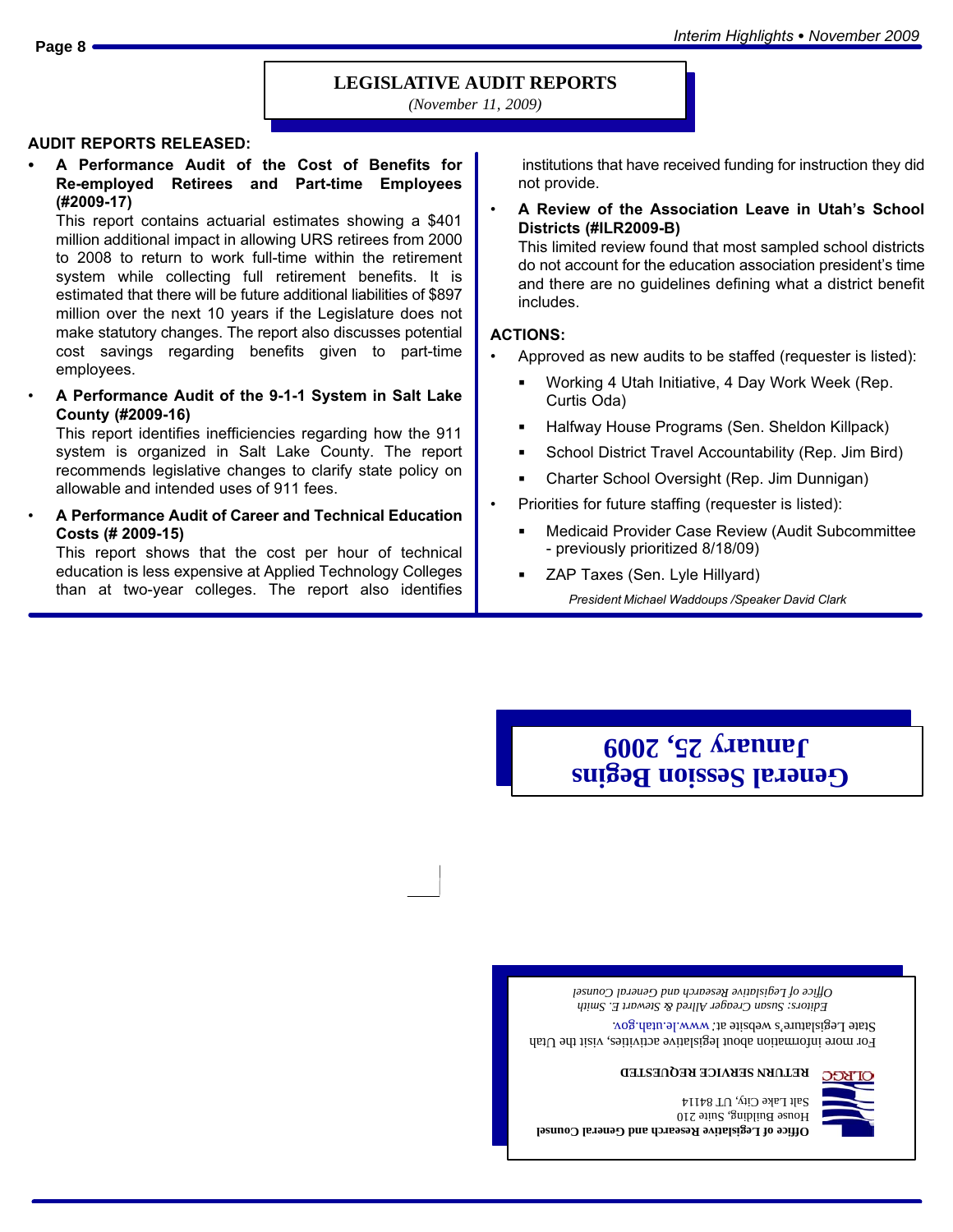#### **RECOMMENDED LEGISLATION FOR THE 2007 GENERAL SESSION LEGISLATION RECOMMENDED BY LEGISLATIVE COMMITTEES FOR THE 2010 GENERAL SESSION**

#### Business and Labor

- \*Deferred Deposit Lending Amendments
- \*Licensing of Elevator Contractors and Elevator **Mechanics**
- \*Foreclosure Rescue and Loan Modification Amendments
- \*Insurance Related Amendments
- State Construction Code Adoption
- \*State Construction Contracts and Drug and Alcohol Testing
- Utah Life and Health Insurance Guaranty Association Amendments
- Workplace Drug and Alcohol Testing

#### **Education**

School District Division Amendments

- \*School District Employees − Career Status Requirements
- Utah Performance Assessment System for Students (U−PASS) Amendments

#### **Ethics**

\*Joint Resolution on Ethics Complaint Procedures

#### Government Operations and Political Subdivisions

\*Amended Campaign Financial Statements

\*Campaign Finance Revisions

\*Election Modifications

\*Notary Public Amendments

\*Per Diem and Travel Expense Modifications

\*Referendum Ballot Proposition Amendments

#### Health and Human Services

\*Abortion Amendments

- Alzheimer's and Dementia Awareness Concurrent Resolution
- \*Amendments to Social Worker Licensing
- \*Controlled Substance Database Amendments
- \*Controlled Substance Database − Reporting Convictions for Driving Under the Influence or Impaired Driving
- \*Controlled Substance Database − Reporting for Overdose of a Prescribed Controlled **Substance**

Drug Law Amendments

\*Drug Law Definitions − Amendments

Health Family Partnership House Resolution \*Scheduling of Controlled Substances

#### Health System Reform Task Force

\*Amendments to Health Insurance Coverage in State Contracts

Health Reform - Administrative Simplification

\*Health Reform − Uniform Electronic Standards − Insurance Information

#### Judiciary, Law Enforcement, and Criminal Justice

Board of Pardons and Parole Technical Amendments

Constables Amendments

Court Fees For Inmates

\*Criminal Background Checks on Motor Vehicle Dealer and Sales Person Licenses

Criminal Offense Penalties Amendments

\*Expungement Revisions

Inmate Health Insurance Amendments

- \*Joint Resolution on Combating and Reducing Gang Activity
- \*Juvenile Transfers from Justice Court

Parent−time Amendments

\*Post Conviction Remedies Amendments

*\* Bills recommended at the November interim meeting*